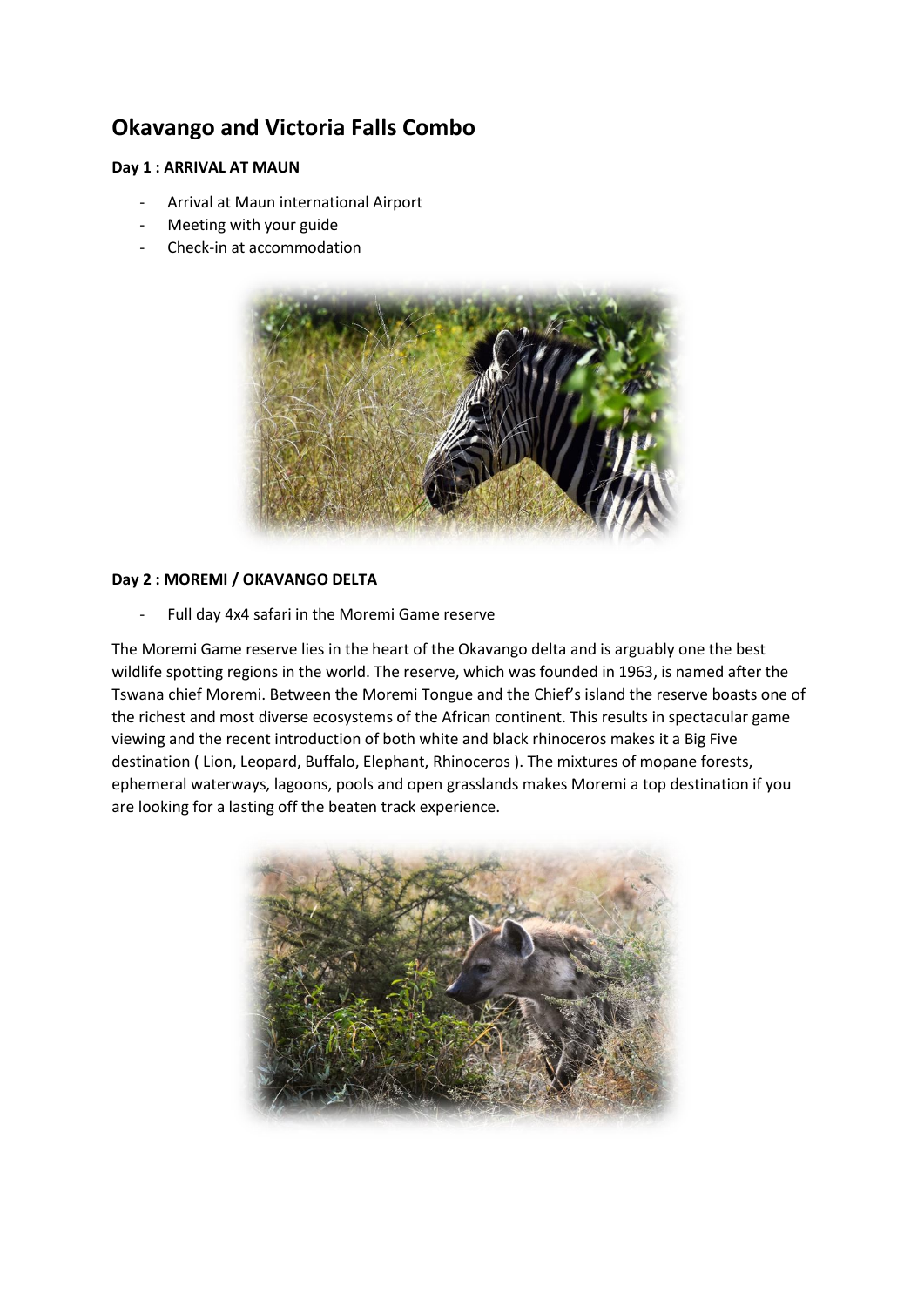# **Day 3 : MOREMI / OKAVANGO DELTA**

Full day boat safari in the Moremi Game reserve

Departure on a boat trip in order to discover the largest island in the Okavango delta " Chief's Island" ( 70 kilometers long and 15 kilometers wide ). This patch surrounded by the Okavango river boasts the richest concentration of wildlife in Botswana. The island is a retreat for many animals when the water level of the Okavango rises.



# **Day 4 : NXAI PAN / GWETA**

- 4x4 safari in the Nxai pan
- Transfer towards Gweta

Makgadikgadi Pan and Nxai pan are some of the largest salt pans (dried up lakes) in the world and offer a unique safari experience. The immaculately white landscape of the pans and the purple greyish barks of the numerous baobabs contrasted with the colors of the mammals that reside in the Park gives this safari experience a surreal feel. The best period to visit this gem of nature is during the rainy season ( December – March ) as many mammals migrate towards this region in order to browse on the fresh and nutrient rich grass after the rains.

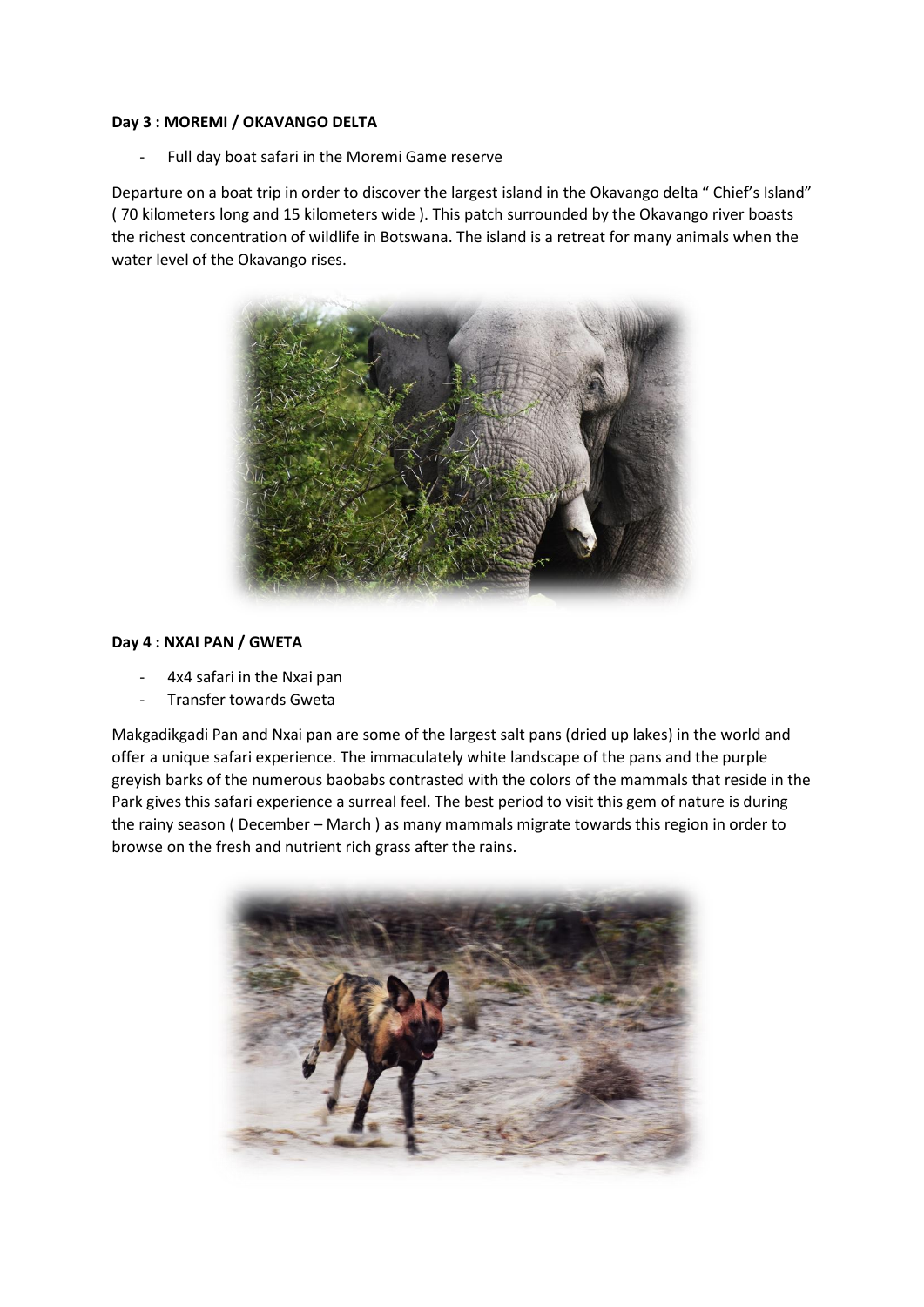## **Day 5 : NTWETWE PAN OVERNIGHT TRIP**

- Afternoon departure for the Ntwetwe pan
- Visit of the local meerkat colony
- Quad bike or 4x4 drive on the salt pan
- Overnight on the Ntwetwe pan

The dried up Ntwetwe pan used to be fed by the Boteti river but after the construction of the Mopipid dam the pan is left permanently dry. The fossil lake is located near the village of Sowa, which means Salt in the tswana language. Famous for its extraordinary moonlike landcape, its mesmerizing night skies and even dunes on the western shore, the pan is a must see for travelers wanting a lasting memory in the African bush.



# **Day 6 : CHOBE NATIONAL PARK**

- Transfer from Gweta towards Kasane
- Afternoon boat Safari on the Chobe river

Chobe National Park is one of Botswana's most famous National Parks. It houses a staggering population of elephants and its nearly 12.000 square kilometers provide a delightful safari experience. The garden of Chobe is a never-ending accumulation of common game, elephants, buffaloes, crocodiles, hippos and so forth. Large numbers of giraffes can be found in the thick mopane forests whereas the riverfront is the place to be in the afternoon as the elephants go for their daily drink. Predators can be found all around, and the park boasts a very healthy population of lions, leopards and even wild dogs. The boat trip is an excellent excursion in order to combine the relaxed holiday vibe with prime wildlife sightings.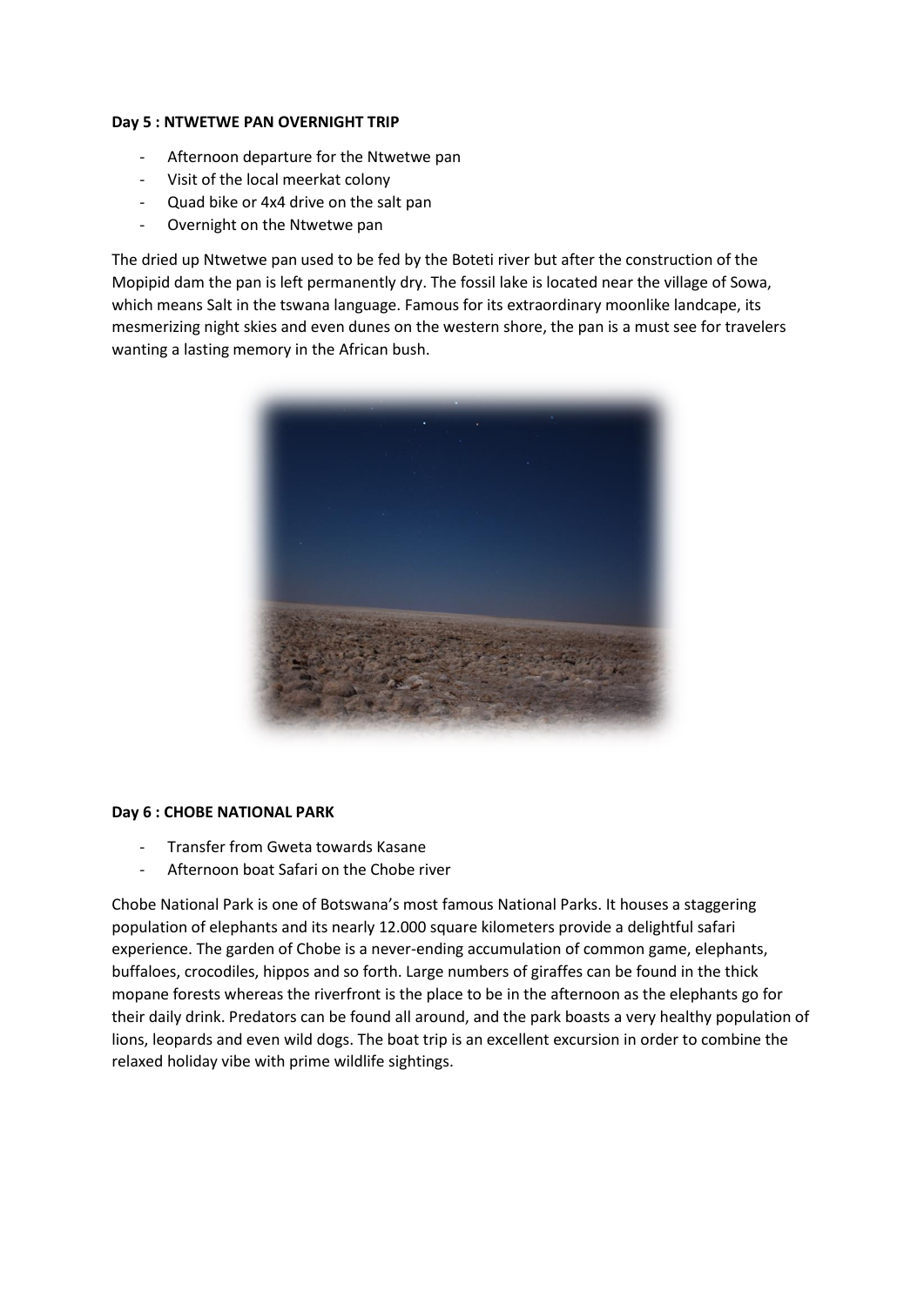

## **Day 7 : CHOBE NATIONAL PARK**

- Early 4x4 morning drive in the park
- Late afternoon 4x4 drive in the park

Today we leave the riverfront and go deeper into the Mopane forests in order to continue the wildlife spotting experience. The park is also known for the lion prides who have developed a particular hunting strategy. Since the prides are quite important in numbers some of the lions have learned how to hunt subadult elephants. The Savuti region of the park is known as the epicenter of these hunting techniques.



#### **Day 8 : VICTORIA FALLS**

- Transfer towards Victoria Falls
- Afternoon visit of Victoria Falls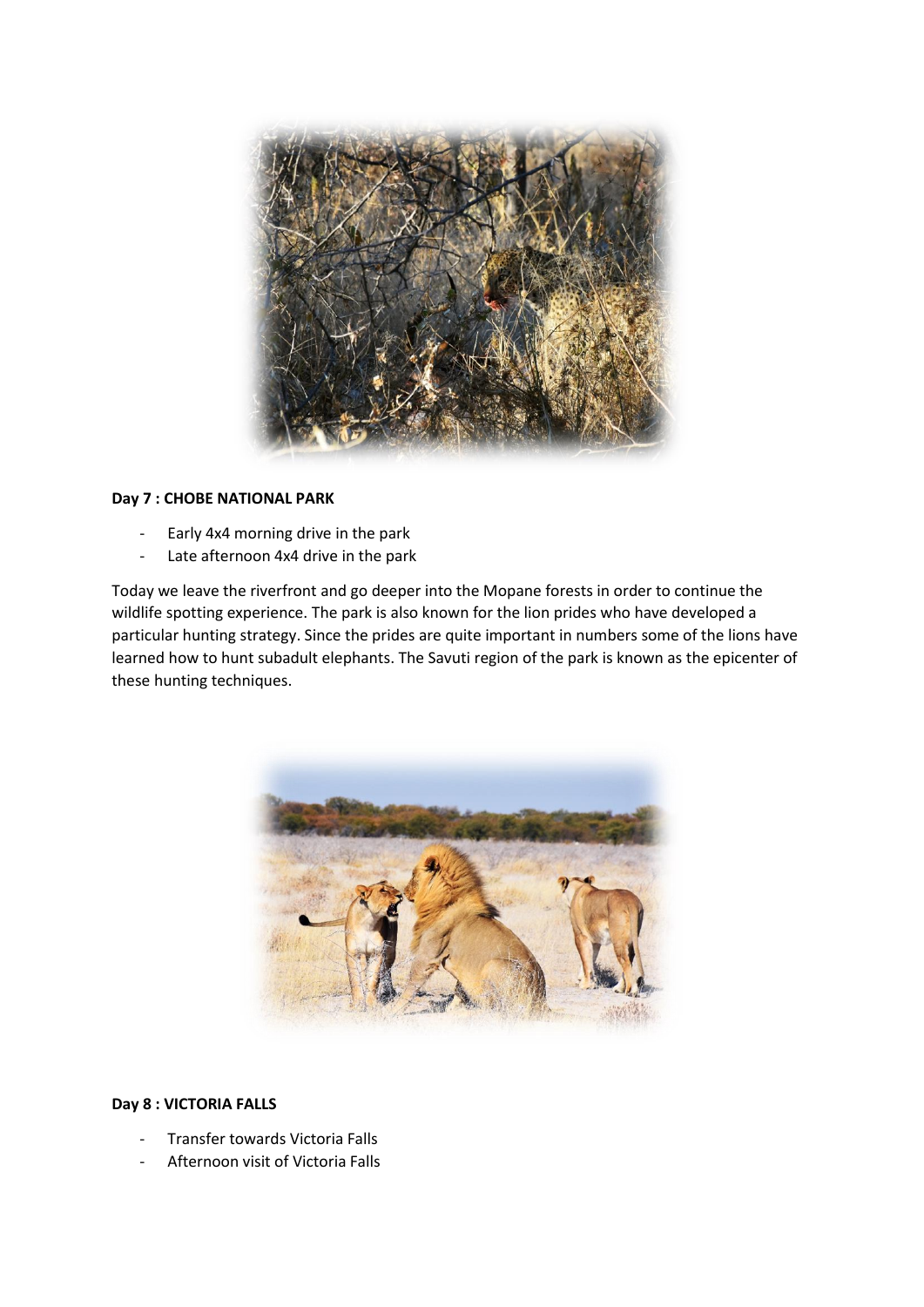Victoria Falls or Mosi-oa-tunya ' the smoke that thunders ' is the number one point of interest in Zimbabwe. The falls determine the border between Zimbabwe and Zambia and can be visited from both sides. However, the Zimbabwe side is more worth-wile as it offers an excellent vantage point on the racing Zambezi river which plunges into the profound abyss of the Victoria falls. Named after the British Queen Victoria by David Livingstone this great curtain of falling water has to be a must on every travelers holiday agenda. The 1708 meter width of the cataract makes it the world's largest waterfalls and the spray engendered by this force of nature can be seen from far away.



## **Day 9 : VICTORIA FALLS**

- Flight of Angels / helicopter flight over Vic Falls
- Afternoon at leisure

A morning helicopter journey in order to obtain some unrivalled and spectacular views of the majestic Victoria Falls. An excellent opportunity to get the full width and height of the falls into a great perspective within the surrounding environment